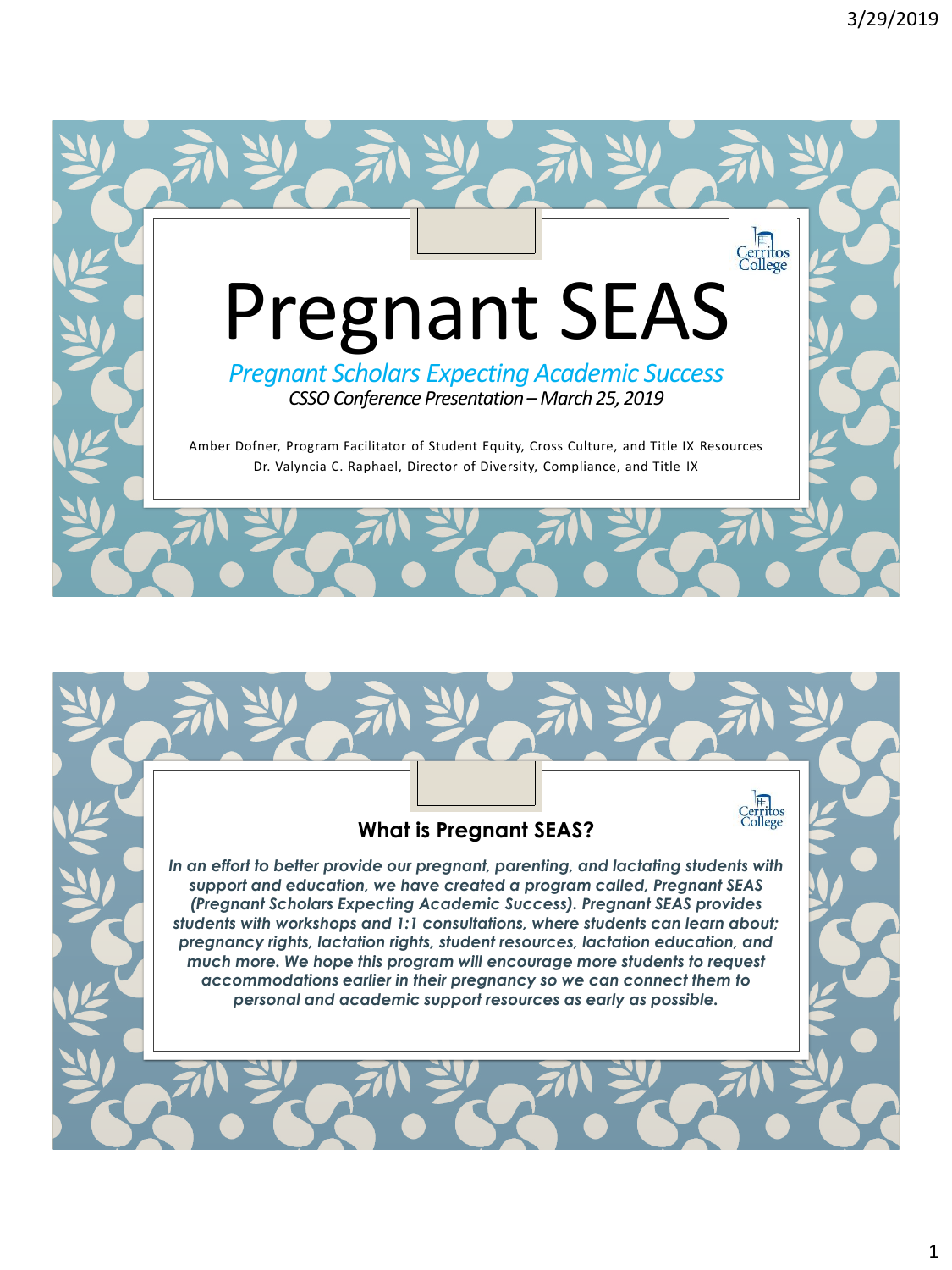## Background

- R8T9 Meeting (6.20.19 w/Breastfeed LA & CA WLC)
- Created ad-hoc student/employee group (Student Services & HR)
- Created Pregnant SEAS to manage student accommodations and support services
- PT Hourly will being assisting in April 2019
- Created two trainings (Employee 9.19.18 & 3.19.19)